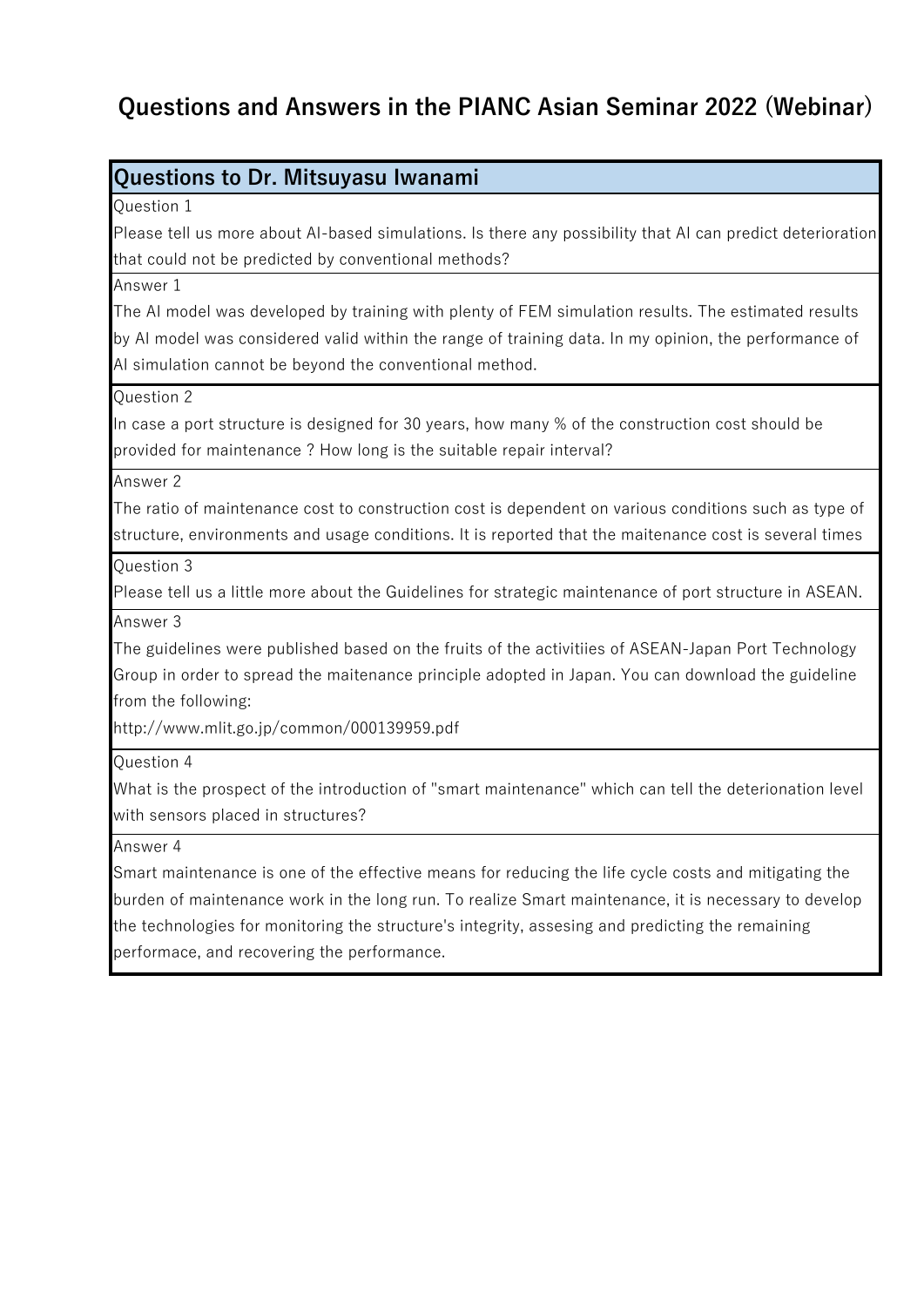## **Questions to Dr. Wanchai Yodsudjai**

Question 1

I understood that crystalline materials need to be electronic charged to be effective.

In order to apply this material in actual construction, would it be applied as precast members such as secondary concrete products instead of cast-in-place concrete?

Answer 1

Actually, the crystalline materials can be used without the electrical charge. It improve the durability of concrete by having the crystal inside concrete. However, I charged the electricity because I want to have the crystal at the cover of concrete. In the cast of the precast we manage the electrical charge with no problem. For the cast-in-place concrete, I think it can be conducted the charging too if we use the steel formwork.

Question 2

As you mentioned concrete with electoric charge is stonger than the ordinary concrete. I would like to know how about deterioration of the electricized concrete.

Answer 2

I have not much information of the deterioration of the electricized concrete. I think if we apply too much and too long electricity, there may be some problem in concrete. However, with the time and the level of the electricity I used it still not much problem to my concrete.

Question 3

Regarding the material applied to fill the voids in concrete, I would like to know whether there is any specific benefit to choosing the crystalline material rather than other filler material such as fly ash in order to reduce the chloride penetration.

Answer 3

Both of using the crystalline material and using of fly ash can reduce the chloride penetration.

However, it has a differences. For fly ash, all over the concrete section is dense; however, my method, the concrete will dense around its surface. Currently, I have no data for comparing between the fly ash and my method; therefore, I am not sure which one is better. It should be the future research work.

Question 4

I am just wondering you may have research project on concreate deterioration due to carbonation as well as chloride of concreate.

If you have any recent development in this area, and provide us with comments I appreciate it. Answer 4

Currently, I still not have a research on the concrete deteriorated due to carbonation as for my opinion

the carbonation is less severe than chloride. I am so sorry for that. Question 5 Is it possible to draw the deterioration curve using chloride change? Answer 5 For my opinion, it possible to draw the deterioration curve using the chloride change. If the concrete having higher chloride content, the possibility of the deterioration of concrete is high. However, we have to look at others parameters in the same time.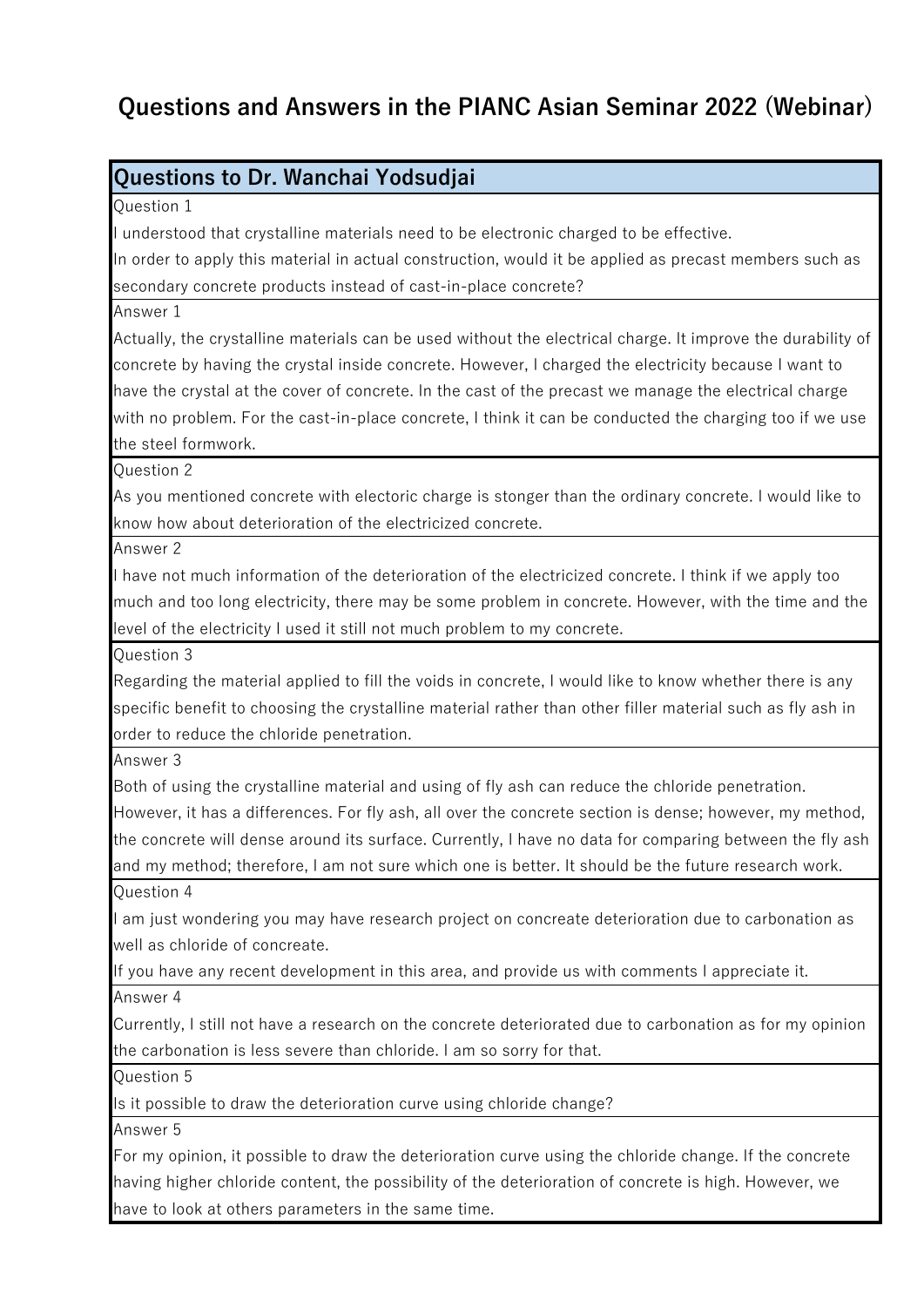**Questions to Dr. Md. Tarek Uddin**

| <b>UUGSLIVIIS LU DI. IVIU. TATUR UUUIII</b>                                                      |
|--------------------------------------------------------------------------------------------------|
| Question 1                                                                                       |
| Periodical inspection and preventive maintenance of concrete infrastractures are carried out in  |
| Bangladesh?                                                                                      |
| Answer 1                                                                                         |
| We have policy for periodic inspection and preventive maintenance accordingly. We may need to do |
| work on implementation of the policy in general.                                                 |
| Question 2                                                                                       |
| Why is brick often used as aggregate in Bangladesh?                                              |
| Also, is natural aggregate less commonly used in Bangladesh?                                     |

Answer 2

Bangladesh is a land of delta (a flat land with alluvial deposits of many rivers). We do not have enough rocks for making aggregate for concrete. Therefore, clay burnt brick aggregate is used as aggregate in construction, particularly for low-rise buildings. Due to the environmental concerns associated with brick production, we are trying to reduce production of brick gradually.

Stone aggregate imported from abroad is also used in construction. We are producing a very small quantity of stone aggregate locally.

Question 3

1. is the durability of concrete using recycled aggregate inferior to that of normal concrete?

2. Is brick concrete still used in Bangladesh due to lack of aggregate?

Answer 3

1. Yes, concrete made with recycled aggregate shows inferior performance to that of concrete made with virgin aggregate. However, by improving quality of concrete, we can improve the performance.

2. Please refer to the answer of Question 2.

Question 4

What is the concrete density when Brick is used as an aggregates for concrete?

Answer 4

It will be around 2000 kg/m3 to 2100 kg/m3.